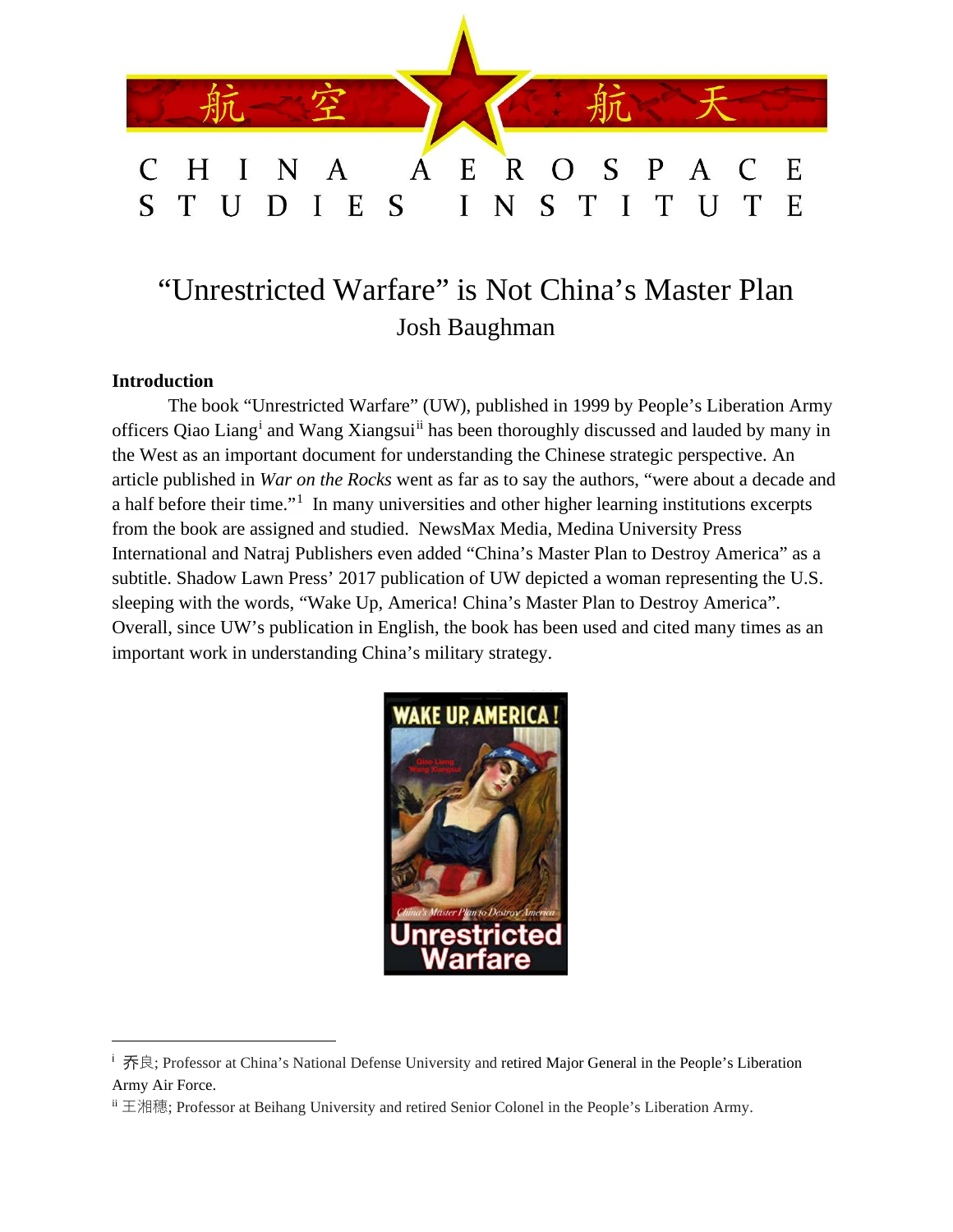The narrative that UW represents an authoritative source that provides valuable insight the Chinese Communist Party (CCP) follows is extremely problematic. The book is unoriginal, not authoritative, both the authors themselves and examples from history contradict their thesis and much of the writing is designed to sound profound, but falls flat under closer examination. Moreover, the authors do not provide an applicable plan for a military to follow. While the book has certainly been popular and widely cited, this does not validate it. Understanding the PLA's strategic thinking is complicated and continues to evolve<sup>[iii](#page-1-0)</sup>. A book written in the 90s does not hold the answers to China's "Master Plan".

#### **Overview of UW**

Just as the sum of "On War" cannot be expressed with "war is the continuation of politics by other means", UW cannot be summarized with a quote or two. With a full overview of the book the basic context of what UW actually contains and argues can be understood. Note much of the book is simply the authors' commentary on the history of warfare (particularly the Gulf War) and how it has changed rather than any type of plan to be implemented and followed. Additionally, much of UW's inspiration and even their commentary and critiques of the Gulf War, when examining the references in the footnotes, stems from U.S. military theorists and Department of Defense documents.

The book is broken up into two parts. Part one (chapters 1-4) titled "On New Warfare" focuses on how war has fundamentally changed. Part two (chapter 5-8) titled "New Methodology of Operations" emphasizes what new strategies and way of thinking must be adopted to achieve victory. In the introduction the authors make clear their core argument. The purpose of UW is to analyze and show how war has fundamentally changed and how future wars will be won. The authors summarize their thesis writing:

If we acknowledge that the new principles of war are no longer "using armed force to compel the enemy to submit to one's will," but rather are "using all means, including armed force or non-armed force, military and non-military, and lethal and non-lethal means to compel the enemy to accept one's interests." [2](#page-10-1)

In their assessment of the history of war, war was confined to the "military sphere", but now outcomes can be decided by, "political factors, economic factors, diplomatic factors, cultural factors, technological factors, or other nonmilitary factors." <sup>[3](#page-10-2)</sup> The authors look at the history of war dating back thousands of years, from ancient Chinese history to the Gulf War. There are references to Alexander the Great. Napoleon, Schwarzkopf, Powell, Machiavelli, Clausewitz and Sun Tzu. Throughout history soldiers have had an exclusive monopoly on war<sup>[4](#page-10-3)</sup>. Now (1999), the world has changed and war must fundamentally change as well from what it was for millennia.

<span id="page-1-0"></span>iii Peter Mattis' article," So You Want to be a PLA Expert" does a great job giving an overview of requirements to understanding the PLA. https://warontherocks.com/2015/06/so-you-want-to-be-a-pla-expert/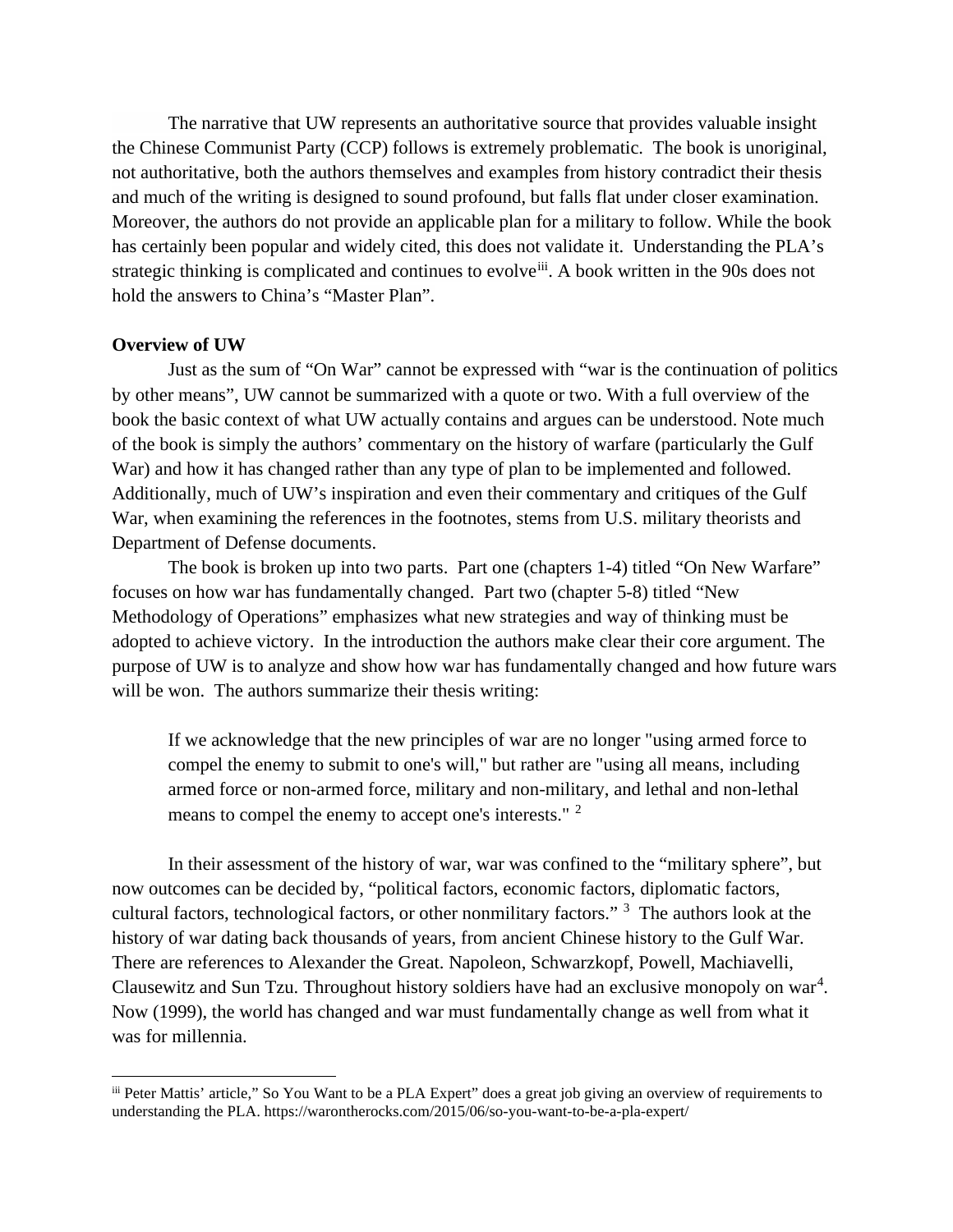Chapter 1 "The Weapons Revolution Which Invariably Comes First" focuses on the idea that technology changes war as capability and lethality change. Technology advancements occur first followed by changes in tactics. Most of the ideas and concepts of this chapter are taken from T.N. Dupuy's "The Evolution of Weapons and Warfare" and "New Military Perspectives for the Next Century" by the Military Science Publishing House.

In Chapter 2, "The War God's Face Has Become Indistinct" continues the discussion of how technology has made the battlefield less distinct. The authors write, "Technology is doing its utmost to extend the contemporary battlefield to a degree that is virtually infinite."[5](#page-10-4) The authors ask the question, "Where is the battlefield?' and answer, "Everywhere".<sup>[6](#page-10-5)</sup> The main ideas of this chapter seem to come from the book "War and Anti-War" by Alvin and Heidi Toffler. The UW authors cite from the book, "If the tools of warfare are no longer tanks and artillery, but rather computer viruses and microbots, then we can no longer say that nations are the only armed groups or that soldiers are the only ones in possession of the tools of war."[7](#page-10-6)

Chapter 3 "A Classic That Deviates from the Classics" builds on the ideas of the first two chapters examining the Gulf War, particularly Operation Desert Storm, as the new paradigm for war expanding the battlefield with the use of technology. They mention the role media now plays in war, the superiority of helicopters to tanks, and the beginning of "new alliance era"<sup>[8](#page-10-7)</sup>. U.S. reports and a study on the Gulf War done by the Center for Strategic and International Studies (CSIS) are cited throughout this chapter.

Chapter 4 "What do Americans Gain by Touching the Elephant?" continues the examination of the Gulf War with an analysis of the struggles the U.S. military faced in creating "joint campaigns" and "joint plans"<sup>[9](#page-10-8)</sup>. Emphasis is placed on lessons the U.S. military learned from the conflict, including a breakdown by service. The authors also point out the over-reliance and tremendous spending on technology as a major weakness. Much of this chapter again utilizes DoD documents such as "Joint Vision 2010".

Part Two "A Discussion of New Methods of Operation" begins by reiterating much of part one. National security is not "limited to the military aggression of hostile forces"<sup>[10](#page-10-9)</sup> as the "combination" of many factors has, "nearly increased the means of modern warfare to the infinite"<sup>11</sup> Chapter 5, titled "New Methodology of War Games" begins by stating, "Everything is changing."[12](#page-10-11) The "boundaries of the battlefield" have expanded with the "expansion of the scope and scale of non-military means and non-military personnel involved in warfare".[13](#page-10-12) The authors go on to explain the United States is ill-prepared to handle the new expanded battlefield particularly in regards to nonmilitary war and non-state actors (such as terrorist organizations) because a lack of unified strategy or command structure. There is also an emphasis on "combining well"<sup>[iv](#page-2-0)</sup> one's capabilities, citing throughout history "the winner is the one who combined well".

Chapter 6, "Seeking Rules of Victory" expands on "combining well" by going into the idea that there are rules of victory to war. While the authors say the rules are "hidden" they place

<span id="page-2-0"></span>iv The also use the idea of "mixing a cocktail" throughout the chapter as a metaphor for "combining well".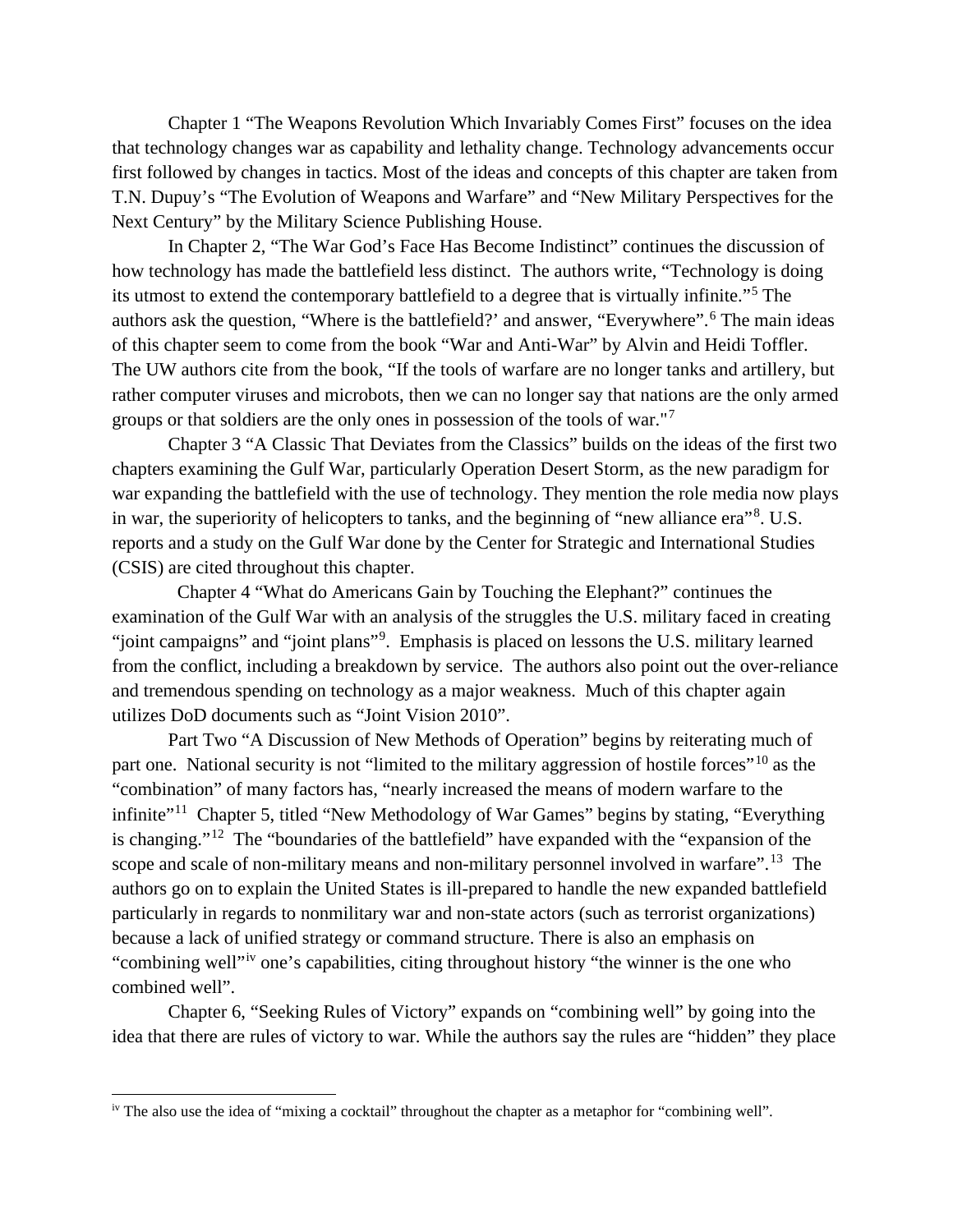great emphasis on the golden ratio.<sup>V</sup> They argue that in the military realm there are many examples of the golden ratio referencing ancient, modern, Chinese and foreign wars.

Chapter 7 "Ten Thousand Methods Combined" continues on the ideas of "rules of victory" and "combining well" from the previous chapters. The authors get at the heart of implementing UW writing, "first of all, to transcend ideology. Only secondarily does it mean, when taking action, to transcend limits and boundaries when necessary, when they can be transcended, and select the most appropriate means (including extreme means)." <sup>[14](#page-10-13)</sup> However, while extreme means are an option they point out that they should not be the default option. At the heart of UW is transcending limits (although they point out it does not mean there are "no limits") and combining opportunities. In practice a nation must use, "combined action with supra-national organizations + trans-national organizations + non state organizations<sup> $15$ </sup> to their own national interests. One nation alone is not very strong. They view the United States as being the best at using the international order to their advantage. They conclude by emphasizing UW is first, "a way of thinking, and only afterwards is it a method".<sup>[16](#page-10-15)</sup> Theorist Zbigniew Brezenski and Alvin Toffler's ideas are heavily referenced in this chapter.

The last chapter, "Essential Principles", reemphasizes UW's thesis that the nature of war has changed and there is "no longer a distinction between what is or is not the battlefield".<sup>[17](#page-10-16)</sup> They list eight principles that they believe are connected with UW: omnidirectionality, synchrony, limited objectives, unlimited measures, asymmetry, minimal consumption, multidimensional coordination and adjustment and control of the entire process. Omnidirectionality refers to the use of a nation's entire combat power to include the supranational level. Multidimensional coordination and synchrony are very similar with the basic idea that all capabilities (military and non-military) should be coordinated and utilized simultaneously. $\dot{v}$ <sup>i</sup>. Limited objectives is connected with unlimited measures. Your goals should be limited and specific, but the means to achieve those goals should be unlimited in the way you think and act. Asymmetry is about exploiting an adversary's weakness where they do not expect to be hit. Minimal consumption means use the least amount of resources to accomplish an objective. Finally, adjustment and control simply means war is dynamic and cannot be tied to one set of ideas or a predetermined plan to achieve victory.[18](#page-10-17)

The conclusion reemphasizes the idea of the "borderless battlefield" in which war is not confined to the military sphere and has been impacted by globalization and technology. They write, "The boundaries between soldiers and non-soldiers have now been broken down, and the chasm between warfare and non-warfare nearly filled up."[19](#page-10-18)

<span id="page-3-0"></span><sup>v</sup> The Golden Ratio (also known as the Golden Section, Golden Mean, Divine Proportion or Greek letter Phi) exists when a line is divided into two parts and the longer part (a) divided by the smaller part (b) is equal to the sum of (a) + (b) divided by (a), which both equal 1.618. The number appears in many areas such as nature, art, architecture and geometry.

<span id="page-3-1"></span>v<sup>i</sup> The authors write the Americans capabilities are the best in this regard.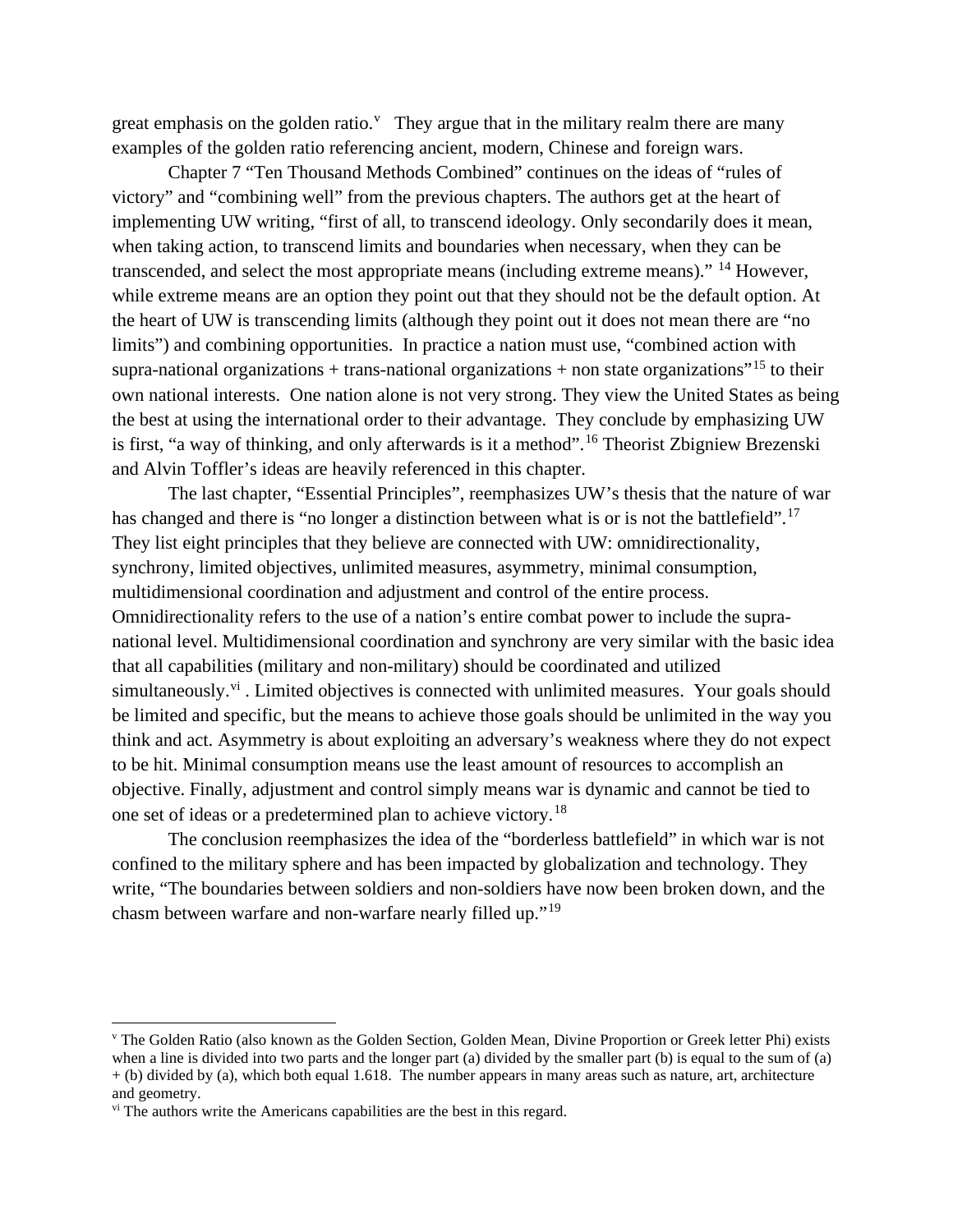## **UW is Not Authoritative**

In the afterword of UW, the authors describe the reason they wrote the book. They write that they simply wanted to "concentrate together the concerns and thoughts each of us had over the past several decades and especially during the last ten years concerning military issues".<sup>[20](#page-10-19)</sup> The Gulf War in particular is cited as a major event; they wanted to provide their opinion not write a textbook or guide. At no time do the authors express their desire to create a plan or stratagem for Chinese leadership to follow. They were not commissioned by the military or government to write this book (there are many books available that are commissioned by the PLA). Moreover, the publisher they used, PLA Literature and Arts Publishing House, is known for publishing military entertainment. While there is not one publisher that has sole command of what is authoritative out of the PLA, it would be extremely unlikely this particular publisher would produce something authoritative.

UW is reminiscent of a long form version of the "Military Forum"[vii](#page-4-0) section of the PLA Daily. However, it is important to note anything published in the PLA Daily has far more authority than the publisher of UW. Nothing in the "Military Forum" will be published without an extensive vetting process. In this section of the newspaper military personnel often write about different concerns and issues they believe are important. It is a space provided to get ideas and thoughts to generate dialogue, giving a glimpse into how at least some of the military are thinking. The "Military Forum" is far more useful for understanding China's military thinking now than a two decades old book and should be prioritized over UW. UW does give interesting insights on such issues as cyber security, information dominance and U.S. overreliance on technology, but they are not original thoughts of the authors and have been well known by military strategists, academics and policy makers well before UW was published. <sup>[viii](#page-4-1)</sup>

Finally, it is true that UW is talked about in China in the present day, but it seems more a result of just how much the United States and the West as a whole have covered the book. China has taken notice of the vast number of publication companies that have published the book and numerous articles and academics that have praised the book as "China's Master Plan". This has given the authors a certain level of notoriety, but popularity does not equate to authoritativeness.

## **UW Contradicts Own Thesis**

UW's lack of authoritativeness is less important to discerning if UW is in fact a "master plan" than analyzing if the authors core argument is both sound and applicable. By the authors own words in Chapter 6 they refute their own thesis writing:

<span id="page-4-0"></span><sup>&</sup>lt;sup>vii</sup> 军□ 论坛

<span id="page-4-1"></span>viii The latest version of "Science of Military Strategy" (战略学) is a much better source for understating China's strategic intentions. The document, unlike UW, acts as a core textbook for senior PLA officers on how wars should be planned and conducted at the strategic level. A translation can be found here:

https://www.airuniversity.af.edu/CASI/Display/Article/2913216/in-their-own-words-2020-science-of-militarystrategy/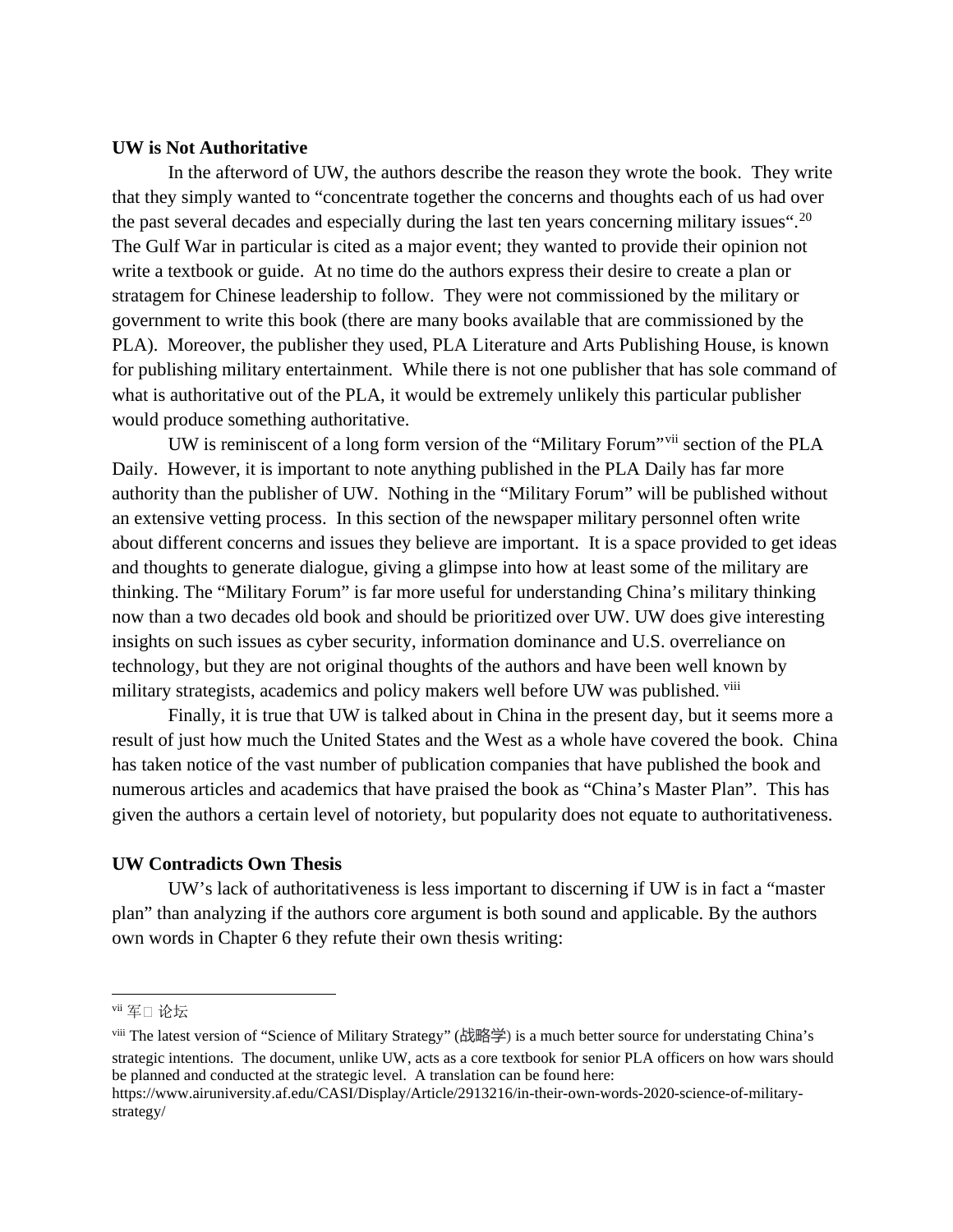In fact, even in ancient times, war was not always confined to one single sphere. Lian Xiangru's diplomatic battle of "returning the jade in an undamaged condition to Zhao" and the virtual war conducted by Mo Zi and Gongshu Ban were classical examples of winning or precluding a war with nonmilitary actions.  $2<sup>1</sup>$ 

The whole idea of the book is that war is fundamentally changed and become "unrestricted", going beyond the sphere of the military. However, the authors correctly point out this is rarely if ever the case with this example in ancient times.

The book also quotes and mentions the ideas of Sun Tzu who observed nearly two millennia ago how to defeat an adversary without fighting, or in other words use all means (not just military) to win a conflict. They even say, "human beings will use every conceivable means to achieve their goals".<sup>[22](#page-10-21)</sup> Essentially the authors are rehashing an old discovery, likely not even first made by Sun Tzu and selling it as something new in modern warfare.

While the authors may want to indicate war is fundamentally changed in their thesis they make a solid argument as to why war has simply evolved as technology improved as they trace major historical changes from smokeless gunpowder to cyber-attacks. However, the authors never make a case the nature of war itself has changed. Technology simply enhances capability and lethality, but the basic idea of warfare stays the same whether you are throwing rocks or firing missiles.

#### **UW in History**

Aside from the example of UW in ancient China provided by the authors, versions of UW can be seen throughout history. History has shown that trying to limit war to the military sphere would only greatly hinder a nation's ability to win war. If there are available means to win a war they are likely to be used baring certain moral standards in some cases. In the book "World History: Since 1500: The Age of Global Integration" the authors discuss powers from the Mongols to the Nazis strategy to win wars by organizing all available resources, including military personnel, non-combatant workers, intelligence, transport, money and provisions.<sup>[23](#page-10-22)</sup> War has really never been "restricted" to the battlefield or the "military sphere", but has been pervasive in all aspects of society.

The Cold War is mentioned about a dozen times in UW, but only in the context of what the world was like after its conclusion. In a now declassified document titled, "The Inauguration of Organized Political Warfare" by George F. Kennan dated April 30, 1948 on the very first page it defines political warfare as, "the employment of all the means at a nation's command, short of war, to achieve its national objectives<sup> $\dot{z}$ </sup>.<sup>24</sup> This sounds suspiciously like the nebulous definition the authors provide for unrestricted warfare. Interestingly enough the 1948 document cites Clausewitz, who the UW authors also cite heavily, as a major influence and the application of his ideas during times of peace.

In another example during the Byzantine Empire diplomats introduced three step diplomacy, "foster rivalry among the barbarians, secure the friendship of frontier tribes through flattery and bribes, and convert as many heathens as possible to Christianity".<sup>25</sup> The basic idea the diplomats understood is that force alone would not keep the "barbarians" at bay, but other methods were necessary. From ancient China to modern day, diplomacy, whether through foreign aid, trade, loans or other means, is used to "win wars" without the need of the military sphere. While the authors view UW as a paradigm shift, as they state in their thesis, where there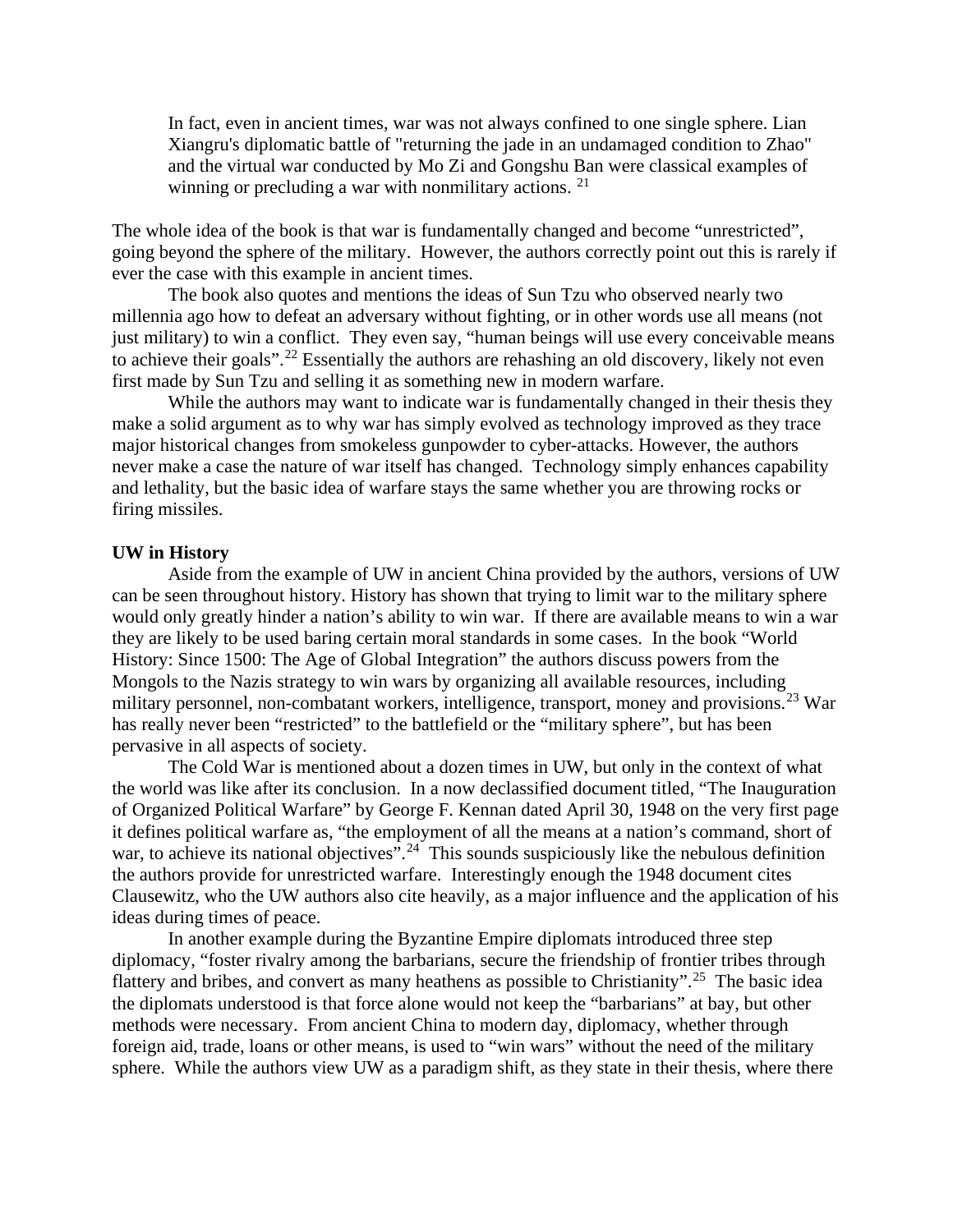is no longer a need to use armed forces to compel the enemy to submit to one's will, this has been a common strategy for millennia.

Perhaps the authors were trying to be a modern day Clausewitz or Sun Tzu, but failed to make a truly unique contribution. As history has shown the basic nature of war has not changed. Nations and groups will use what is available to them to create a winning strategy. While some of what UW wrote may sound profound, the reality is the opposite.

#### **Pseudo Profound**

In the academic journal *Judgement and Decision Making* there is an excellent article titled, "On the reception and detection of pseudo-profound bullshit". The article defines pseudo profound bullshit as, "seemingly impressive assertions that are presented as true and meaningful, but are actually vacuous". <sup>[26](#page-10-25)</sup> Much of UW's only original contributions and most defining features by the authors fall into this category. A great example (of which there are far too many to cite) the authors write:

Six multiplied by 6 is 36. There are stratagems in numbers, and there are numbers in stratagems. The yin and the yang are coordinated. Opportunities are there. It is not possible to manufacture opportunities.

The authors have a great affection towards numbers in the book, particularly the golden ratio, writing, "By casually reading pages of the history of war, you will be certain to be silently amazed by the fact that 1.618, like a golden belt, can be faintly seen in ancient, modern, Chinese, and foreign war"<sup>[27](#page-10-26)</sup> There is a large portion of the book referencing the golden ratio and how it is basically in all aspects of war, but not well explained or how it relates to UW. On the Gulf War they write:

When the Desert Sword was taken out of its shield, Iraqi forces had lost 38 percent of their 4,280 tanks, 32 percent of their 2,280 armored vehicles, and 47 percent of their 3,100 artillery pieces, and only around 60 percent of the strength of the Iraqi forces was left. Through such cruel data, the mysterious light of 1.618 began to flicker again in the early morning of 24 January 1991. The Desert Storm ground war ended 100 hours later.<sup>[28](#page-10-27)</sup>

There is also an incredible amount of ink spilled on how to "combine well" and the "rules of victory". The authors write:

Combine all of the resources of war which he has at his disposal and use them as means to prosecute the war. And even this will not be enough. He must combine them according to the demands of the rules of victory.<sup>[29](#page-10-28)</sup>

The basic idea is you should use what you have to win war and do not use just one element, but all of them. The authors like to use a "cocktail" as a metaphor to explain their message, writing, "Whoever is able to mix a tasty and unique cocktail for the future banquet of war will ultimately be able to wear the laurels of success on his own head."<sup>30</sup> The authors continue on this topic bringing back the use of numbers writing, "One plus one is greater than one".  $31$  For example, using only the air force would not be as effective as combining other aspects of the military such as the army and the navy. Again nothing new nor useful.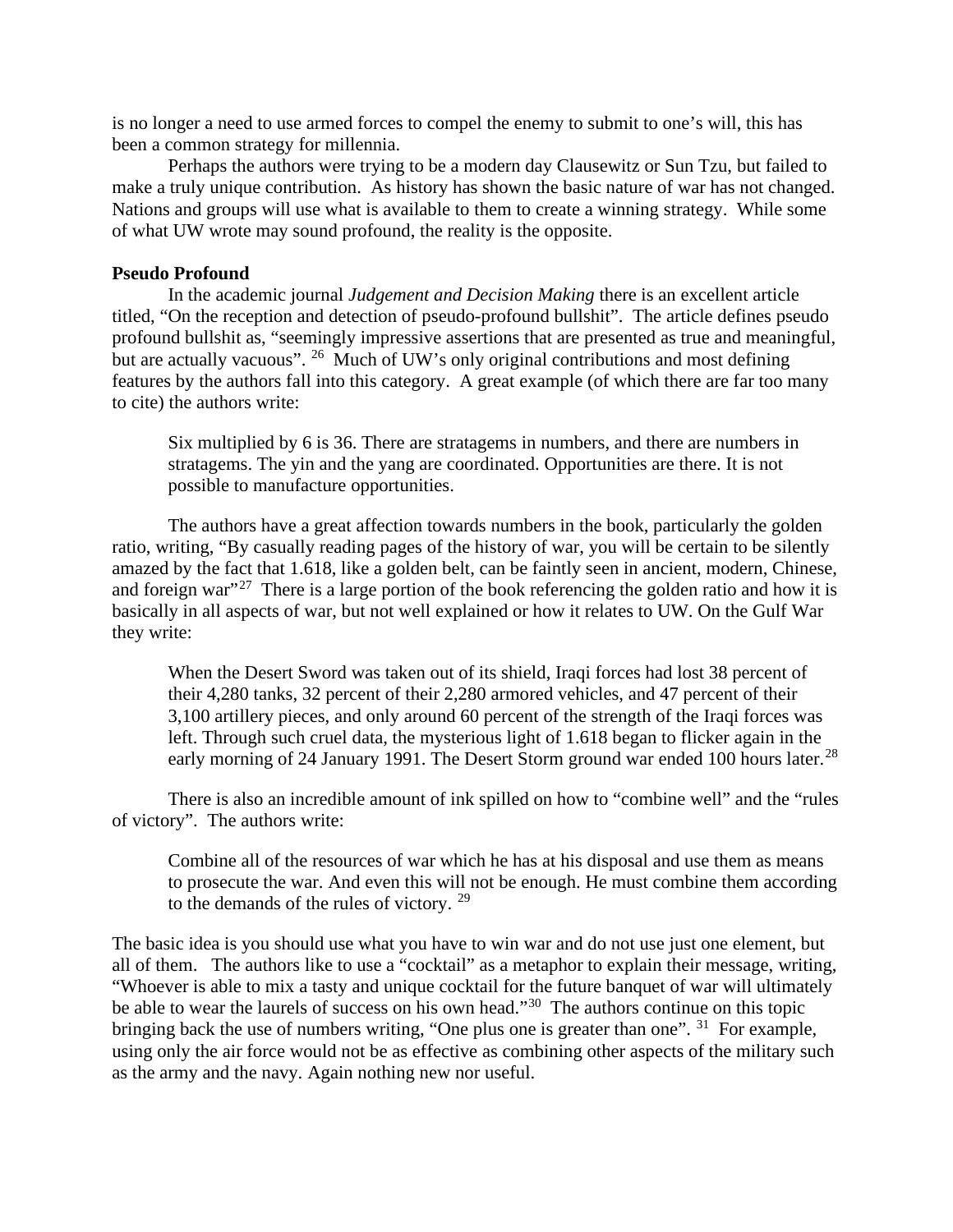Finally, there is continuous writing on the "rules of victory" which the authors use all of Chapter 6 and into Chapter 7 to discuss. However, no set rules are actually established, just that there are rules. As the authors write, "rules are hidden in the waves of the military practice of mankind". The authors go on to write that there are no exact formulas (even though they love the golden ratio), but those that go against the rules will fail. There is nothing to apply or follow here. This is not a plan or even a useful line of reasoning to gain insight into the ideas or strategies China's military deems important.

### **So, why did UW get so popular?**

Four major factors likely contributed to UW's popularity: availability, timing, branding and confirmation bias. As one of very few documents in the early 2000s on Chinese military thinking translated to English, sheer accessibility certainly played a role in its rise to prominence. What likely is the greater factor is timing and branding. UW mentions Osama Bin Laden over a dozen times and talks about the effectiveness of terrorism, which is given as an example of conducting war without restrictions. The authors write, "The advent of Bin Laden-style terrorism has deepened the impression that a national force, no matter how powerful, will find it difficult to gain the upper hand in a game that has no rules."<sup>32</sup> It makes sense that after the September 11 terrorist attack people would be interested in this document.

In terms of branding, NewsMax while titling it "China's Master Plan to Destroy America" also made the cover of the World Trade Center being destroyed. This branding connected what every American was most deeply concerned about at the time. From their 2002 edition of the book they wrote the description, " As incredible as it may be to believe, three years before the September 11 bombing of the World Trade Center-a Chinese military manual called Unrestricted Warfare touted such an attack-suggesting it would be difficult for the U.S. military to cope with." While UW does talk about terrorism it by no means mentions using commercial planes as weapons or that terrorism is a good strategy for China to utilize. The authors very clearly state that UW does not mean that the most extreme means will be or should be used in warfare.<sup>[33](#page-10-32)</sup> The description goes on to tout China's continued economic connections with both Taliban and al-Qaeda. With access and appeal to Americans' emotions in 2002 UW was bound to be widely read.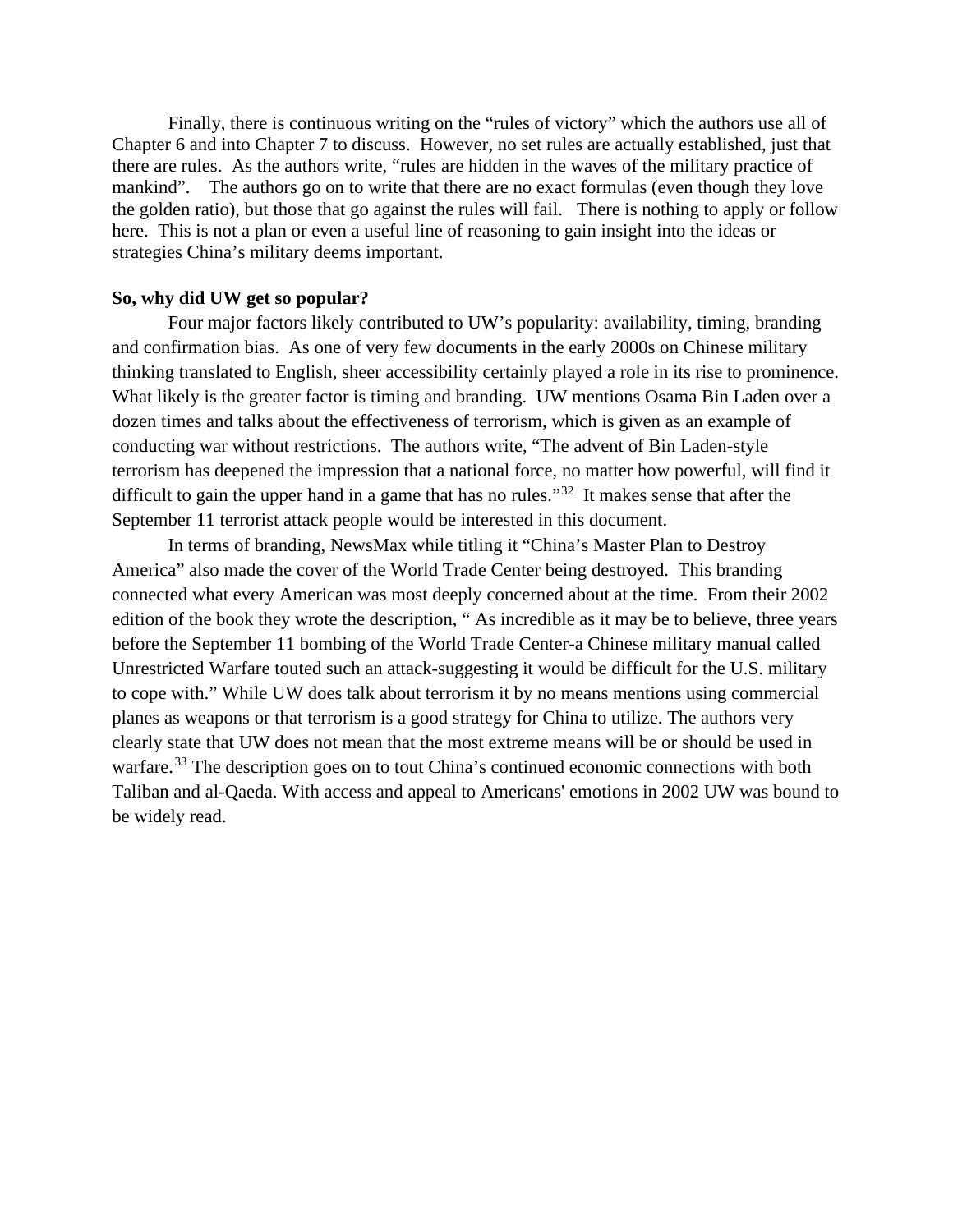

Confirmation bias also plays a role in the popularity of this book. The authors quote Sun Tzu throughout the book and use the classic quote of, "the other army is subdued without fighting."[34](#page-10-33) "The Art of War" is very well known in the West, any reference that China will use similar tactics just falls under general assumptions about China. Many of the stereotypical expectations of Chinese military strategy are met in the book involving indirect conflict and deception. Moreover, the simple fact that the authors explicitly state that nations should engage in conflict in all domains certainly has an appeal rather than the opaque language typically used by official channels in China.

UW continues to be popular, likely for the same reasons mentioned above. It is very accessible, with free pdfs available online and continued branding as a "master plan". With China notoriously difficult to understand, this book may appear like a secret document giving a true insight into the mind of China.

## **Conclusion**

As a whole UW is a dated book providing no unique or new insights that very clearly contradicts its own thesis. Boiling UW down to its core, the basic message is nations should not be "restricted" when thinking about how to win wars and wars are not the sole responsibility of the military. This is not unique to modern warfare (as even the authors point out), nor useful information in any meaningful way. UW is defined in such a nebulous manner that almost everything could be considered UW such as the battlefield is "everywhere" and "everything is changing". UW does provide valid advice, such as a nation should "combine well" its capabilities, be open to different ideas and keep costs to a minimum, but basic pragmatism does not make a military strategy. If China is indeed calculating their strategy based on the golden ratio and searching for the rules "hidden in the waves of the military practice of mankind" the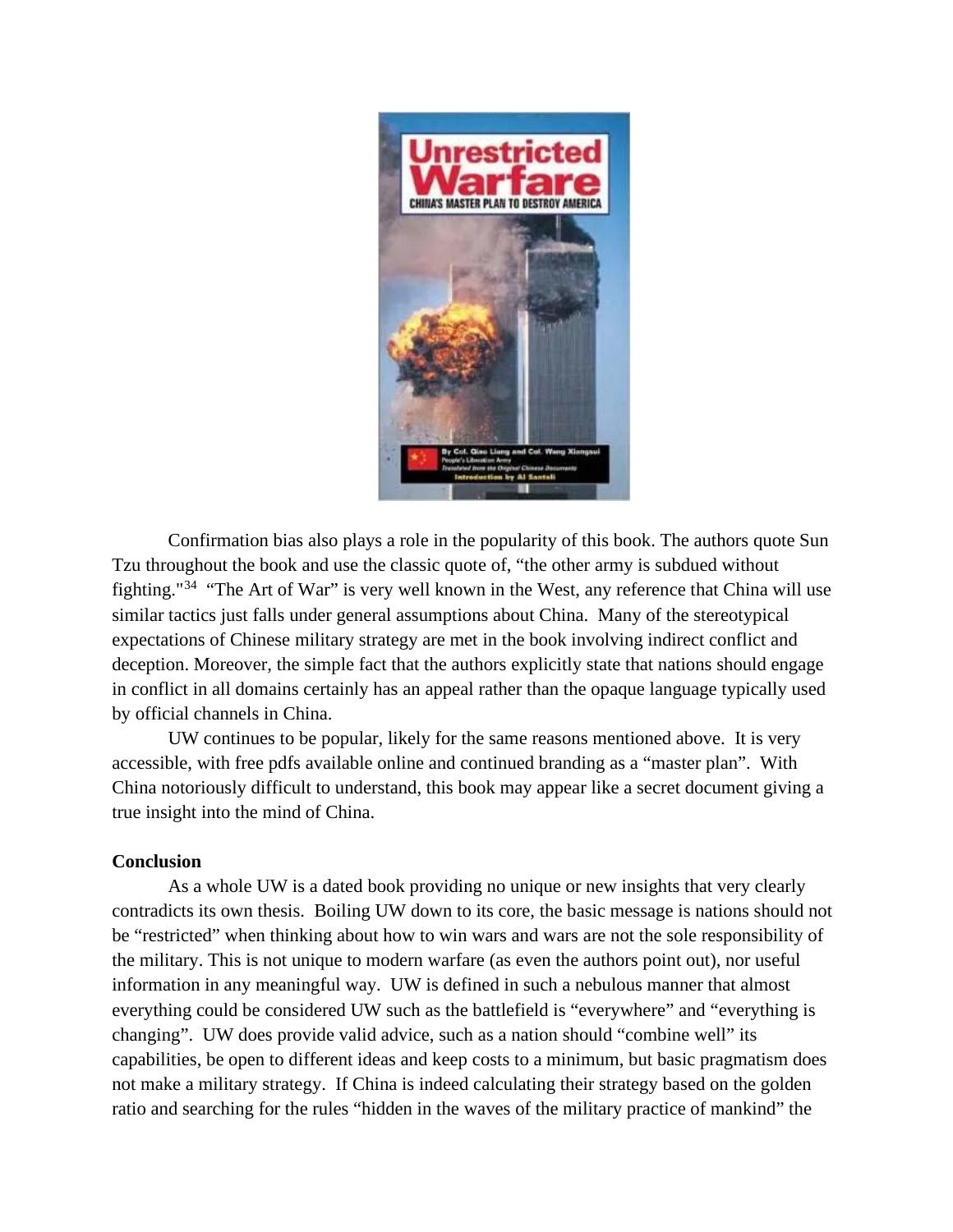U.S. would be in a much better strategic position. There is not an intuitive way to actually apply these ideas.

The CCP leadership is not incompetent and the U.S. military and policy makers cannot gamble that China's strategy is based on UW. UW is not a textbook or a "master plan" to lead China in conflict against the U.S. and never was intended to be. Understanding China and its strategic intentions is difficult. While it would be nice for China to give us all the answers in an easily accessible pdf translated into English, with UW it is simply not the case.

*Opinions, conclusions, and recommendations expressed or implied within are solely those of the author(s) and do not necessarily represent the views of the Air University, the Department of the Air Force, the Department of Defense, or any other U.S. government agency. Cleared for public release: distribution unlimited.*